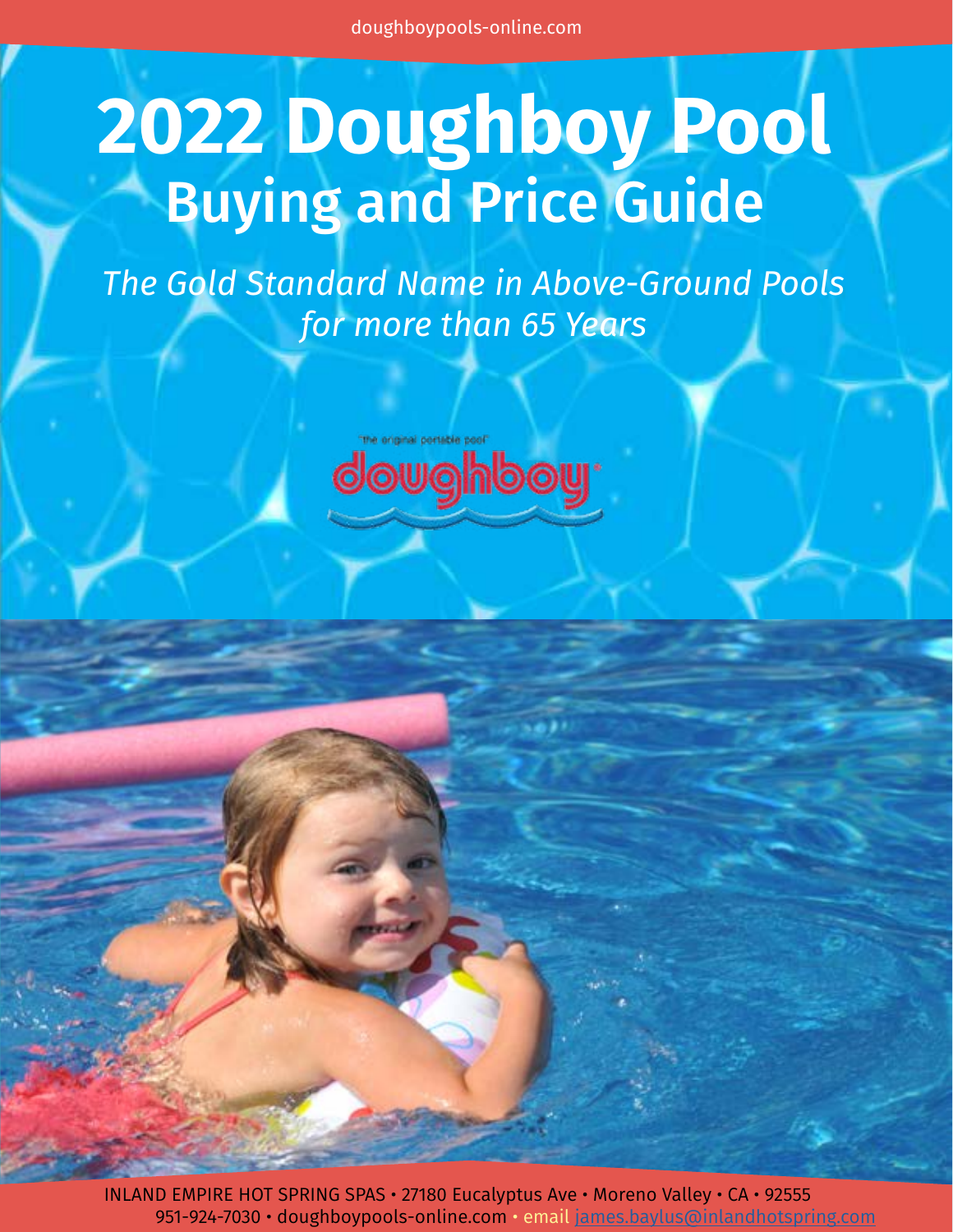# We're more than just salespeople



With a family owned and operated company that's earned a real reputation for "Customers Come First", I feel it's my responsibility that I keep that reputation alive and growing.

I love to serve! Whether it's providing detailed information on our Doughboy Pools or helping you keep your pool water crystal clear and fresh — I'm your Doughboy go-to-guy! With over20 years in the business I've got a lot of experience to share and help with, and I keep things fresh and exciting with an honest, lowkey approach.

A Doughboy Pool can change your life. Give me a call, chat me up on our website, email or visit our showroom and let me show you how.

## Our Commitment to You

We live and work here, too! A family-owned dealership means local service and a caring attitude. We make it our mission to make each and every one of you like family.

We've been an authorized Doughboy Pool dealer since 2001 and have spent the last thirty years delivering the very highest-quality hot tubs and pool to the Inland Empire and beyond. We're committed to making sure that you, our customer, are just as thrilled with your choice today, as you were in the showroom, on that very first day.

Doughboy Pools has been in business for over 70 years, and have delivered above-ground pool to happy customers nationwide and beyond, and there is no company more committed to providing Memories that Last a Lifetime. This is their promise, as well as ours.

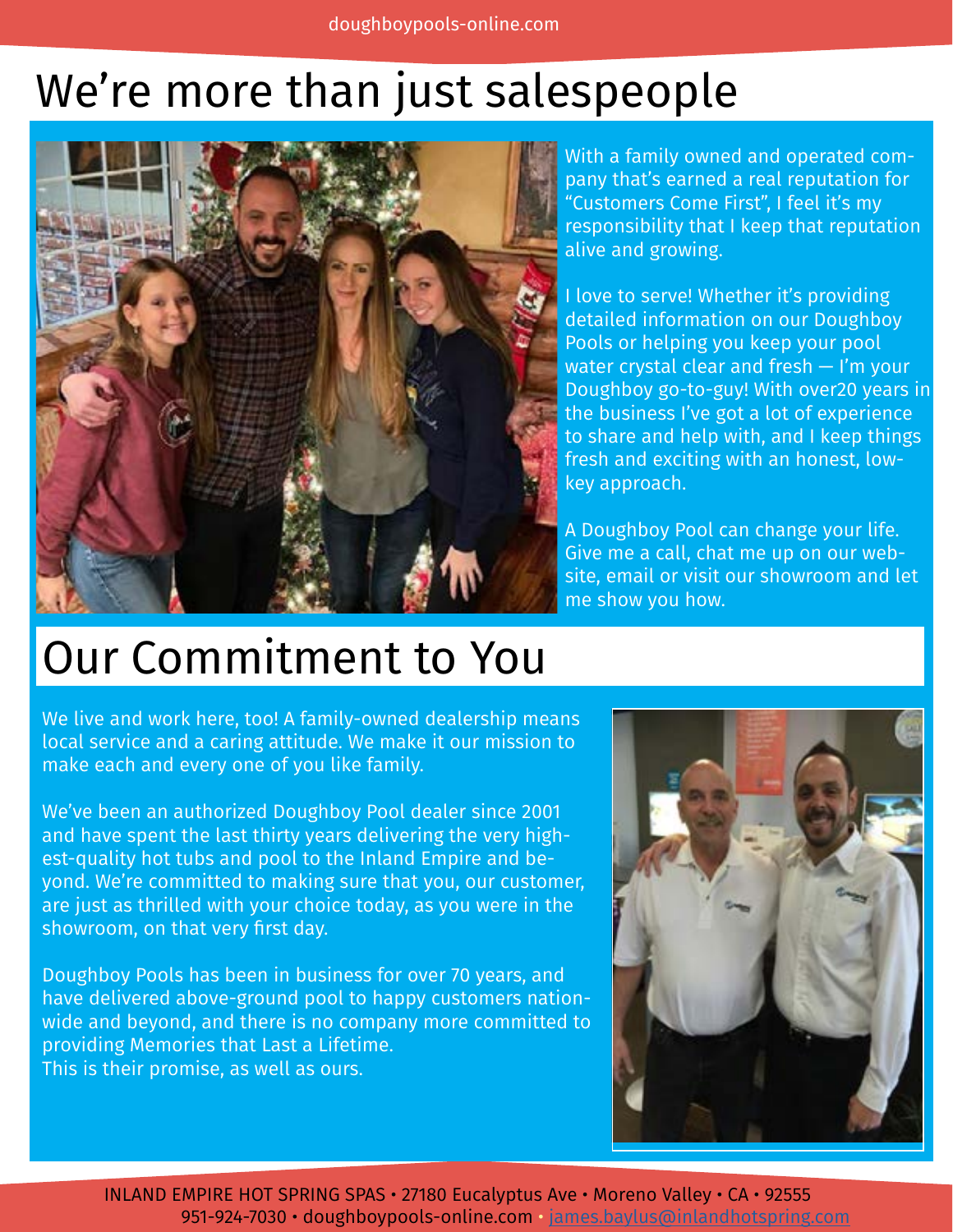### What Others are Saying about us

"I purchase all of our pool chemicals and supplies here. Always a very pleasant experience with a wonderfully knowledgeable group of people. A+++" - Lori O, Moreno Valley

"Family owned and family ran you can't go to any place better you walk in and you feel like family they have the best prices and best quality items love this place" -Marcus H, Mo Val

"I've been doing business with Inland Empire Hot Spring Spa (and Doughboy Pools) for years, you won't find a better place to take care of all your needs. When I was ready for a new pool they were of course the ones to call. I had a beautiful 32 by 16 pool put in with a sunk in deep end and love it!... They are an Amazing AAA company . So when looking for someone you can trust and count on go to Inland Empire Hot springs spa. There is no other place I'd go and I recommend to all". Melinda H, -Nuevo

"I had a wonderful experience purchasing our new hot tub. Customer service is excellent! James was willing to work with us and accommodate our needs. John and Jake took care of the installation and were extremely professional and knowledgeable. Would definitely recommend Inland Empire Hot Springs Spa!" -Francesca A, Rancho Cucamonga

*To see more great reviews, please look us up on YELP!*

INLAND EMPIRE HOT SPRING SPAS • 27180 Eucalyptus Ave • Moreno Valley • CA • 92555 951-924-7030 • doughboypools-onlin[e.com](http://inlandhotspring.com) • james.baylus@inlandhotspring.com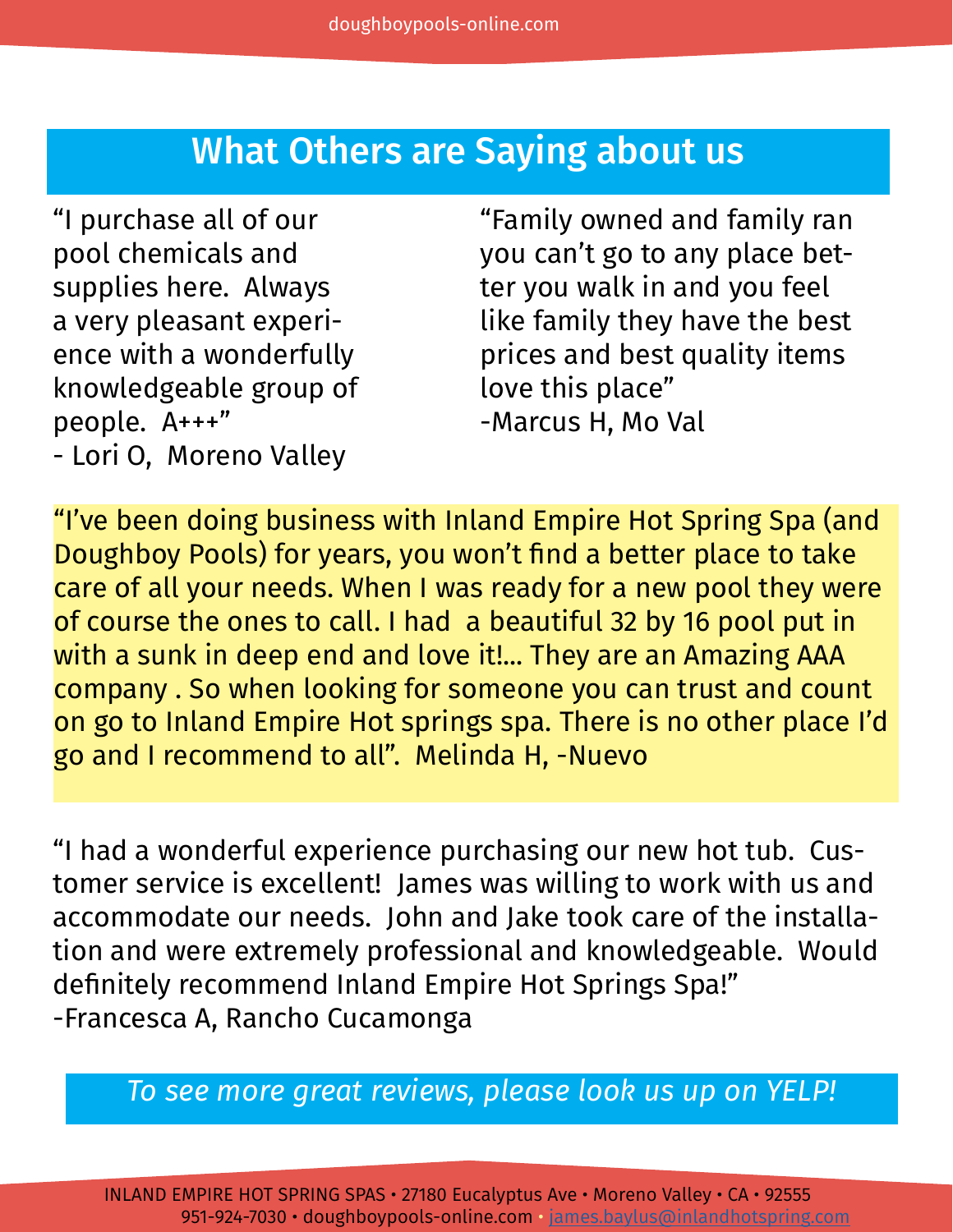All of our Doughboy Pools come with a COMPLETE POOL PACKAGE! We use only the Top-Rated Equipment designed to make your Doughboy Pool work to capacity! No Shortcuts or Cost-Savers.

# COMPLETE POOL PACKAGE

INCLUDES: DOUGHBOY'S BEST RESIN or STEEL POOL EVENING STAR LINER • THRU-WALL SKIMMER POOL BRIDGE SAFETY LADDER HAYWARD XSTREAM PUMP & FILTER SYSTEM *PLUS* FREE INSTALLATION & 0% FINANCING for 5 YEARS! (oac)



Beautiful Evening Star Liner



Heavy Duty Pool Bridge Safety Ladder



Powerful XStream Pump and Filtration System



INLAND EMPIRE HOT SPRING SPAS • 27180 Eucalyptus Ave • Moreno Valley • CA • 92555 951-924-7030 • doughboypools-onlin[e.com](http://inlandhotspring.com) • james.baylus@inlandhotspring.com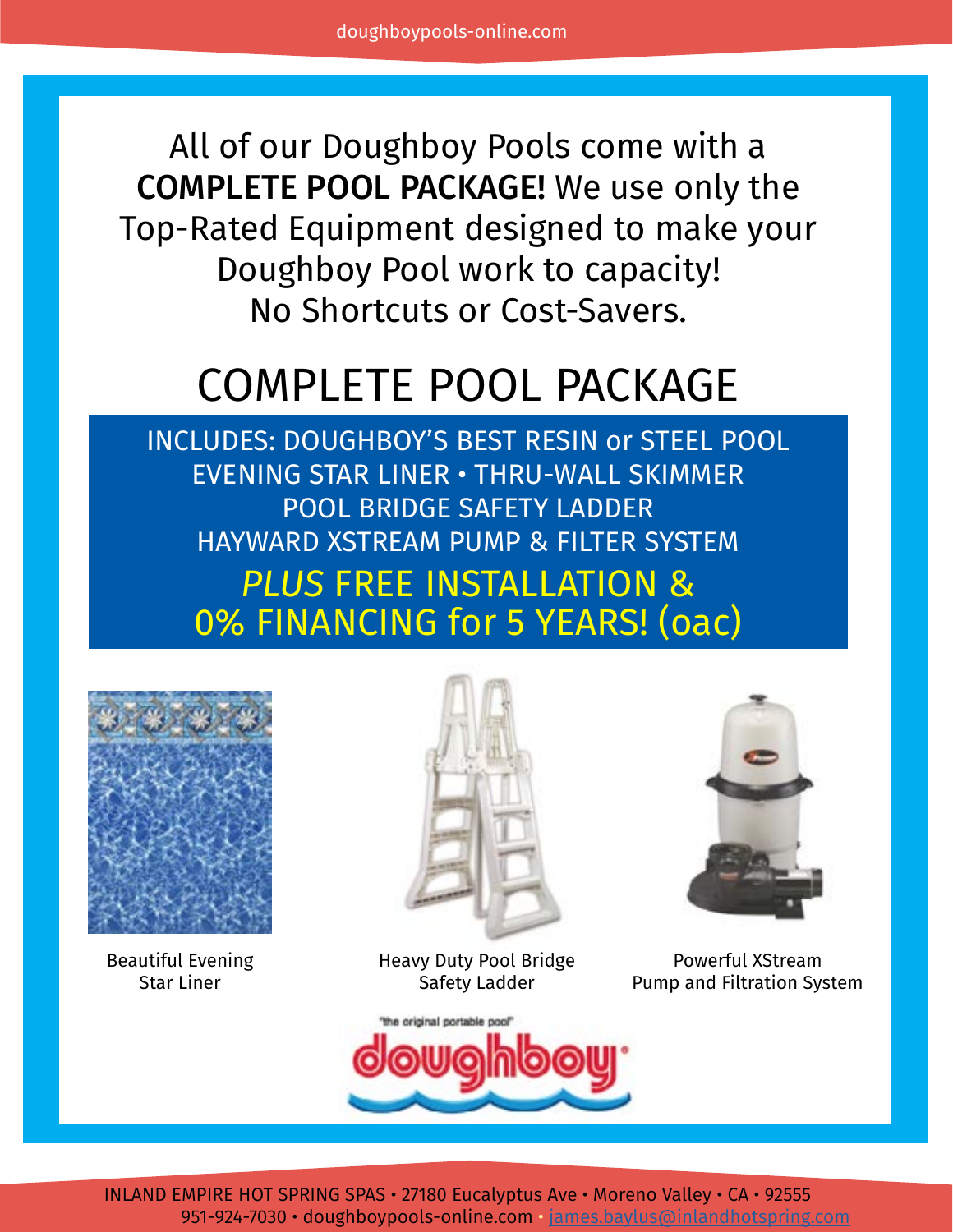### Some of the Equipment and Options that we offer as Enhancements to your Complete Pool Package

**FREE INSTALLATION** when you addon w/poo<sup>l</sup>



#### **Stair Waves™ Pool Entry System**

Offers pool users a convenient and efficient way to enter or exit above ground swimming pools.

Allows swimmers to sit comfortably on the in-pool steps Wide stairs and platform Custom non-skid design Snap-locking exterior staircase cover Chemical-resistant and resin construction Stainless-steel handrails Weight capacity 450 lbs

\$1,995 or \$33.25 mo\*



#### **Hayward Elite Quartz Halogen Flood Light**

The optical lens disburses the light for full pool coverage. The throughthe-wall in-ground design can be installed anywhere around the pool for optimum lighting and doesn't interfere with the pool's filtration. The multi-colored lens kit adds an elegant touch to the pool's lighting, to create a special effect or enhance the mood.

\$349 or \$5.81 mo\*



#### **Sunseeker 12" LED Light**

Enhance the mood with this ultra durable and entertaining light. The optical lens disburses the light for full pool coverage. There are a total of 16 color/show combinations 7 solid colors and 9 color shows.

\$995 or \$16.58 mo\*

\*on approved credit - 0% APR for 5 Years.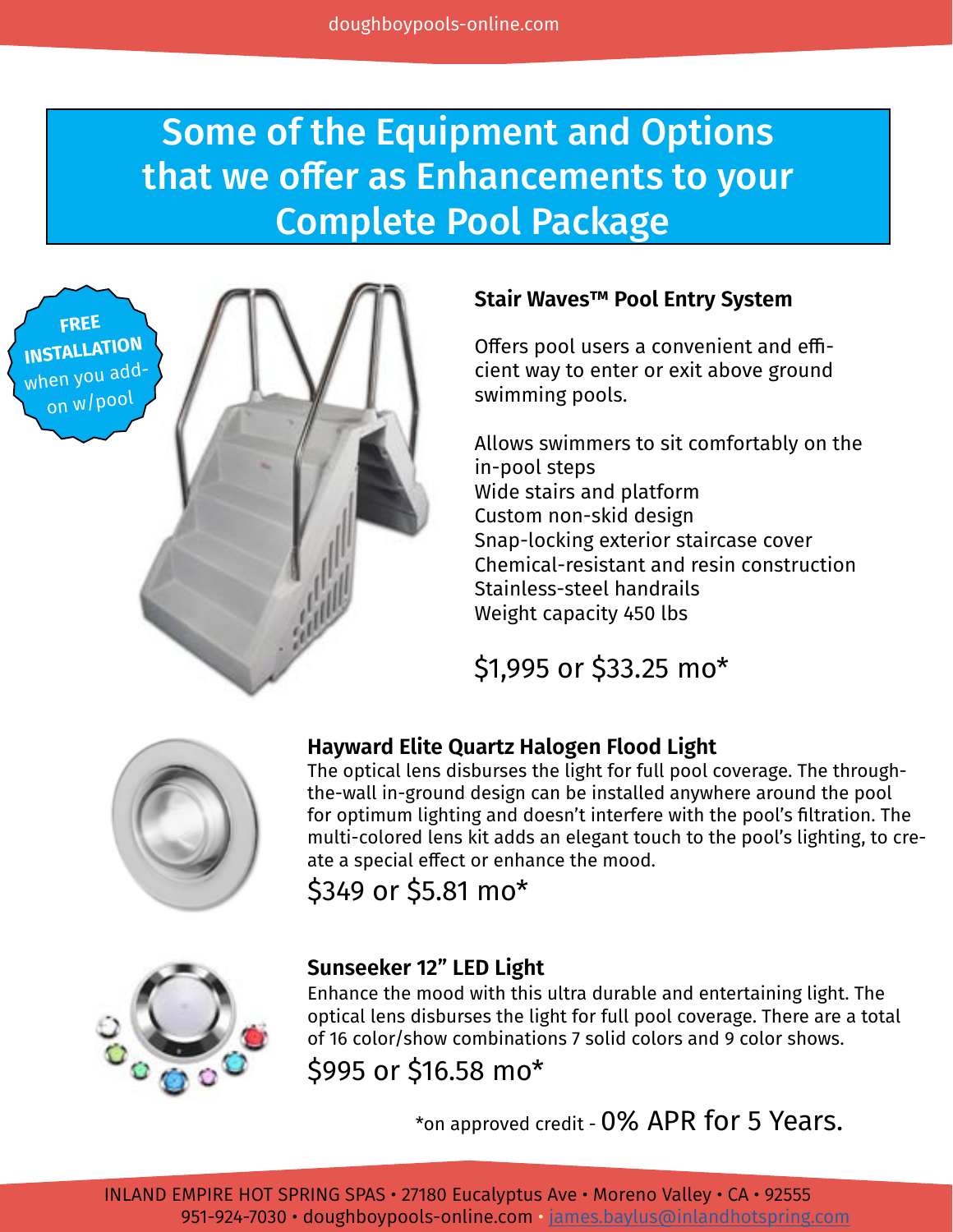### Some of the Equipment and Options that we offer as Enhancements to your Complete Pool Package



**Hayward TriStar Variable Speed Pump and Hayward StarClear 325 High Capacity Filter**

**TriStar Variable Speed Pump -** Save money on your electricity bills. According to EPA ENERGY STAR® 3rd party test data, Hayward TriStar® variable speed pool pumps are the most energy efficient on the market. Designed for medium to large pools, they can save up to 90% onenergy costs or as much as \$1500 per year, compared with single speed pool pumps.

**SWIMCLEAR 325** High Capacity Filter cartridge filters provide the most energy efficient flow and save up to 2,500 gallons of water per year by eliminating the need to backwash.

Made from the most durable materials to meet the demands of the toughest applications.

\$2.995 or \$49.91 mo.\* (price reflects Hayward XStream Credit) Pump and Filter Combo



**HYDRAPURE UV and Ozone System** HydraPure's advanced oxidation process combines UV and ozone to form hydroxyl radicals. Together these three sanitizers to destroy up to 99.9% of chlorine-resistant bacteria and viruses.

\$2,795 or \$46.58 mo.\* Spend more time swimming and relaxing, and less time worrying about sanitizer levels.

\*on approved credit - 0% APR for 5 Years.

**FREE INSTALLATION** when you addon w/pool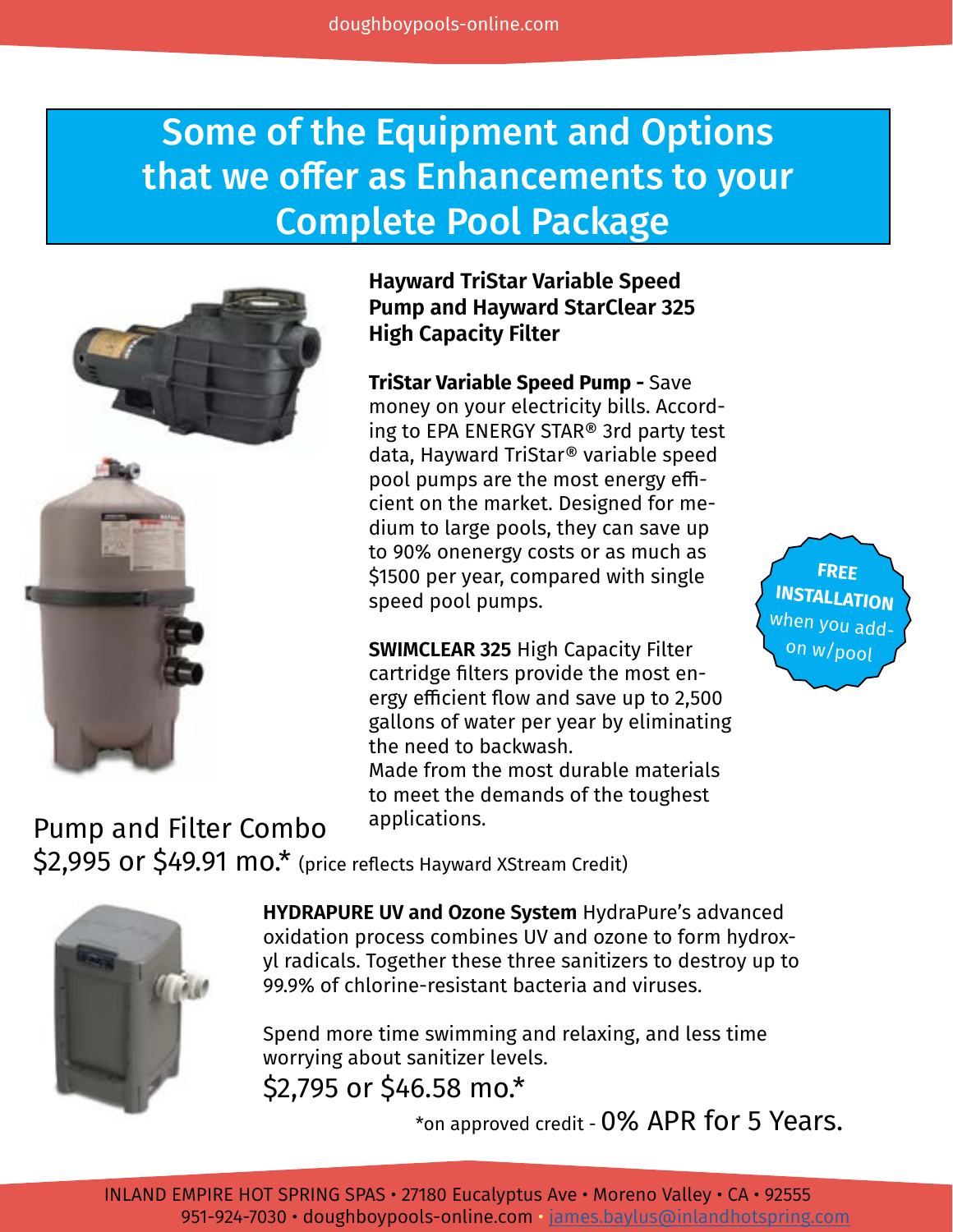### Some of the Equipment and Options that we offer as Enhancements to your Complete Pool Package



#### **POOL FROG® Model 6100**

POOL FROG is a hassle-free pool care system that doesn't just kill bacteria but kills bacteria two ways – with FROG minerals and a small amount of chlorine.

\$299 or \$4.98 mo\*

#### **Pool Padding and Pool Coving**

A small investment that will add years of life to your Doughboy Pool liner by softening corners and touch points.

ROUND POOLS \$299 or \$4.98 mo\* OVAL POOLS \$399 or \$6.65 mo\*





#### **INTERMATIC T101 R Timer**

Pool filtration works best when it cycles on a regular daily schedule. The T101R takes the guesswork out of the equation, and offers automation for the cleanest water possible.

\$299 or \$4.98 mo\*



\*on approved credit - 0% APR for 5 Years.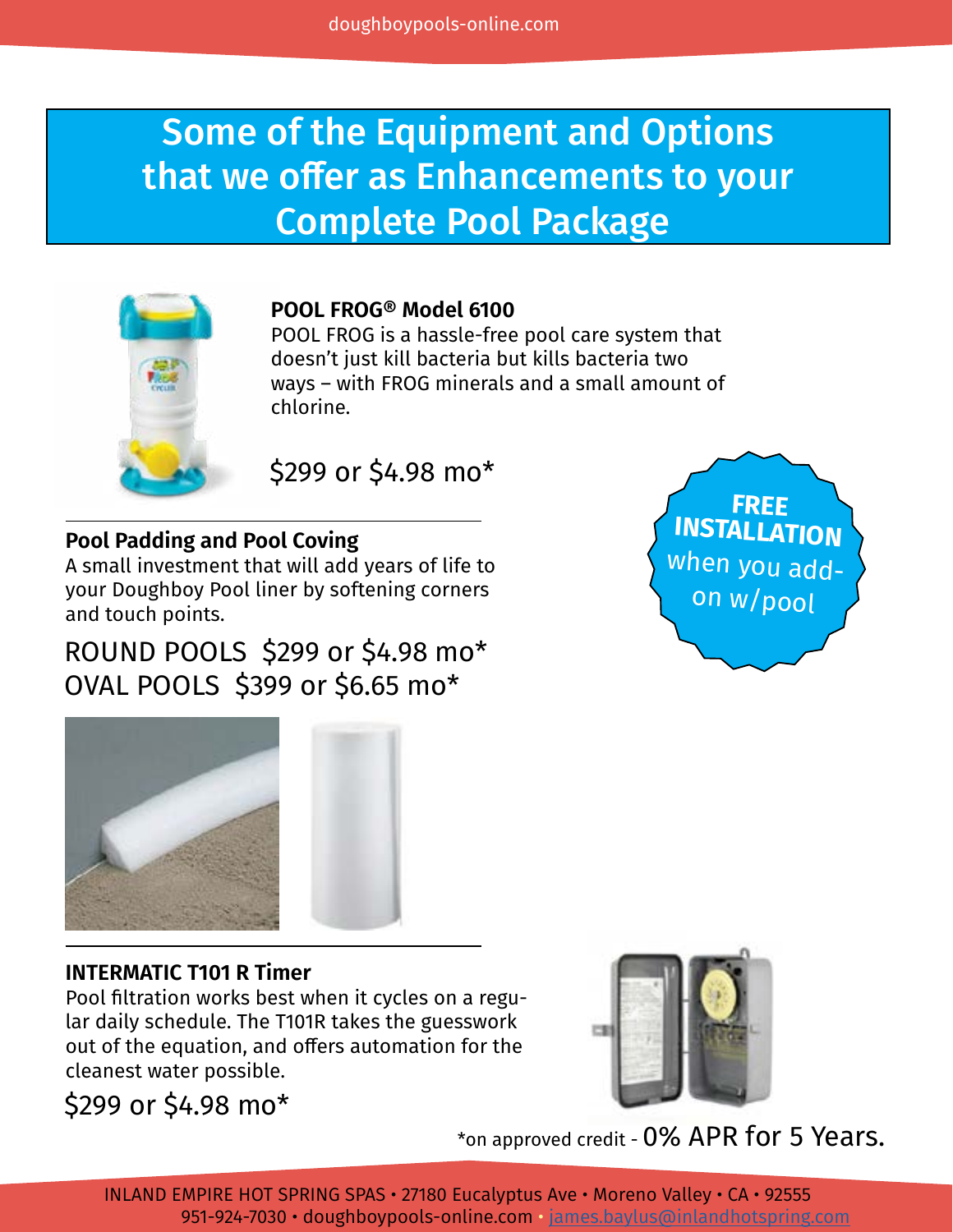# The popular models and pricing listed below will be available for the 2022 Season!

#### **INCLUDES FREE INSTALLATION! FINANCE IT AT 0% APR for 5 YEARS! (oac)**

### **Desert Spring 52" Resin Pool - 8" Top Rails, 7" Verticals**



#### COMPLETE POOL PACKAGE w/ FREE INSTALL!

| 12'       | <b>Please call</b> |  |
|-----------|--------------------|--|
| 16'       |                    |  |
| 12'x20'   | 951-924-7030       |  |
| 12'x24'   | for pricing.       |  |
| 16'x24'   | Ask about          |  |
| 16'x28'   | current Discounts. |  |
| $16'$ x32 |                    |  |



\*on approved credit - 0% APR for 5 Years.